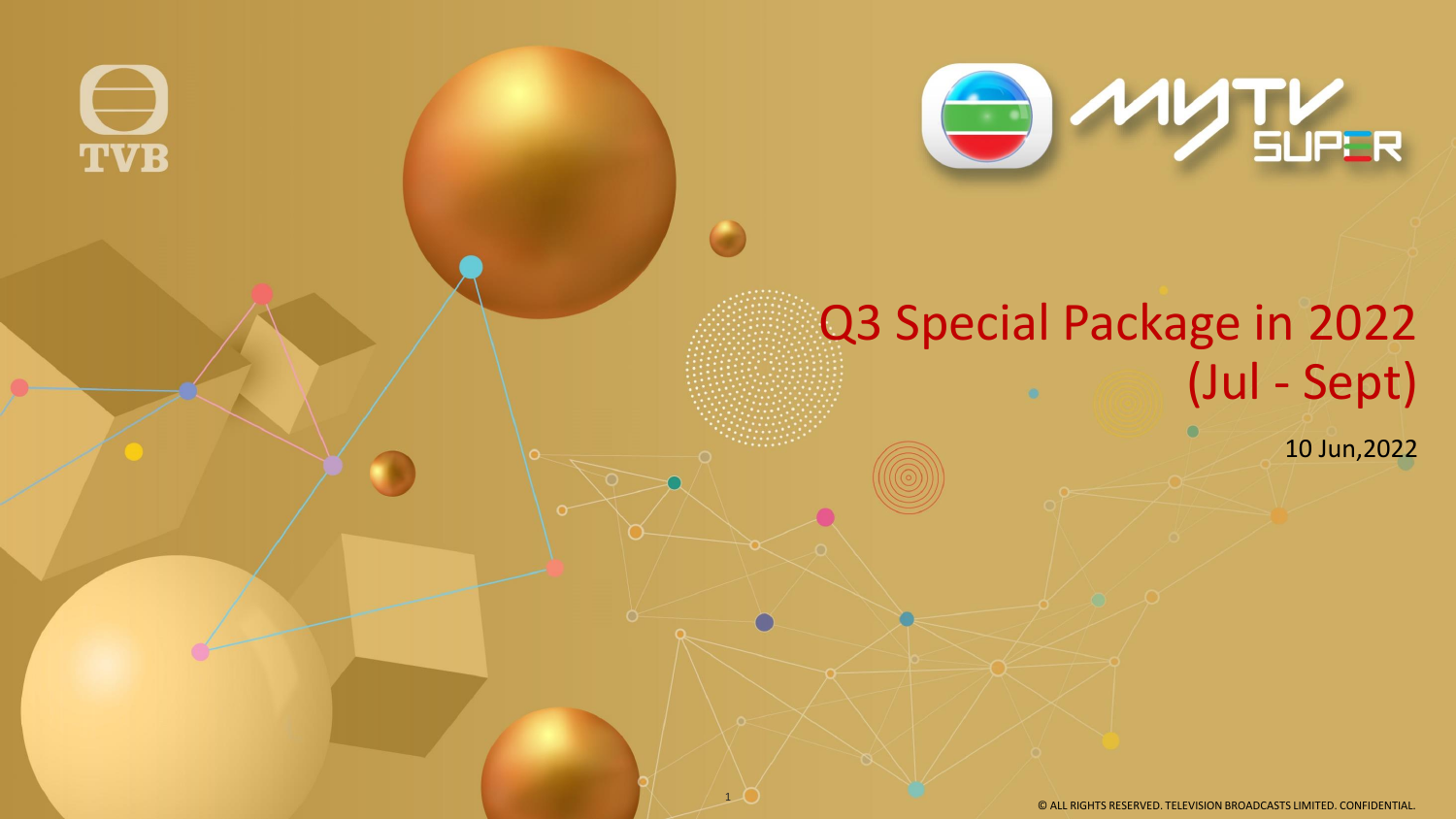## **Special Package 2022 (Jul – Sept) (Instream Ad)**

| <b>Commitment Client (Mid-roll)</b>   |                         | <b>Commitment Client (Pre-roll)</b>   |                      |
|---------------------------------------|-------------------------|---------------------------------------|----------------------|
| Minimum Booking Per Order (Nett) HK\$ | \$30,000                | Minimum Booking Per Order (Nett) HK\$ | \$30,000             |
| Device#                               | Set-Top-Box + APP + Web | Device#                               | Set-Top-Box +<br>Web |
| $\leq$ 30s instream CPM               | \$93.50                 | $≤30s$ instream CPM                   | \$119.00             |
| Discount (% off)                      | 53.25%                  | Discount (% off)                      | 57.50%               |
| Freebies                              | 2 x targeting filters   | Freebies                              | 2 x targeting f      |

| <b>Commitment Client (Mid-roll)</b> |                         | <b>Commitment Client (Pre-roll)</b>   |                            |  |
|-------------------------------------|-------------------------|---------------------------------------|----------------------------|--|
| Booking Per Order (Nett) HK\$       | \$30,000                | Minimum Booking Per Order (Nett) HK\$ | \$30,000                   |  |
| Device#                             | Set-Top-Box + APP + Web | Device#                               | Set-Top-Box + APP +<br>Web |  |
| ≤30s instream CPM                   | \$93.50                 | ≤30s instream CPM                     | \$119.00                   |  |
| Discount (% off)                    | 53.25%                  | Discount (% off)                      | 57.50%                     |  |
| Freebies                            | 2 x targeting filters   | <b>Freebies</b>                       | 2 x targeting filters      |  |

| <b>Non-Commitment Client (Mid-roll)</b> |                         | <b>Non-Commitment Client (Pre-roll)</b> |                      |
|-----------------------------------------|-------------------------|-----------------------------------------|----------------------|
| Minimum Booking Per Order (Nett) HK\$   | \$30,000                | Minimum Booking Per Order (Nett) HK\$   | \$30,000             |
| Device#                                 | Set-Top-Box + APP + Web | Device#                                 | Set-Top-Box +<br>Web |
| $\leq$ 30s instream CPM                 | \$110.50                | $\leq$ 30s instream CPM                 | \$144.50             |
| Discount (% off)                        | 44.80%                  | Discount (% off)                        | 48.39%               |
| Freebies                                | 2 x targeting filters   | Freebies                                | 2 x targeting f      |

| <b>Non-Commitment Client (Mid-roll)</b> |                         | <b>Non-Commitment Client (Pre-roll)</b> |                            |  |
|-----------------------------------------|-------------------------|-----------------------------------------|----------------------------|--|
| Booking Per Order (Nett) HK\$           | \$30,000                | Minimum Booking Per Order (Nett) HK\$   | \$30,000                   |  |
| Device#                                 | Set-Top-Box + APP + Web | Device#                                 | Set-Top-Box + APP +<br>Web |  |
| ≤30s instream CPM                       | \$110.50                | $\leq$ 30s instream CPM                 | \$144.50                   |  |
| Discount (% off)                        | 44.80%                  | Discount (% off)                        | 48.39%                     |  |
| Freebies                                | 2 x targeting filters   | Freebies                                | 2 x targeting filters      |  |

Remarks :

#Applied for both Set-Top-Box, ,App & Web Device in a combination, not accept to take out either one for this special package. All inventories must be fully utilized during Jul 1, 2022- Sept 30, 2022.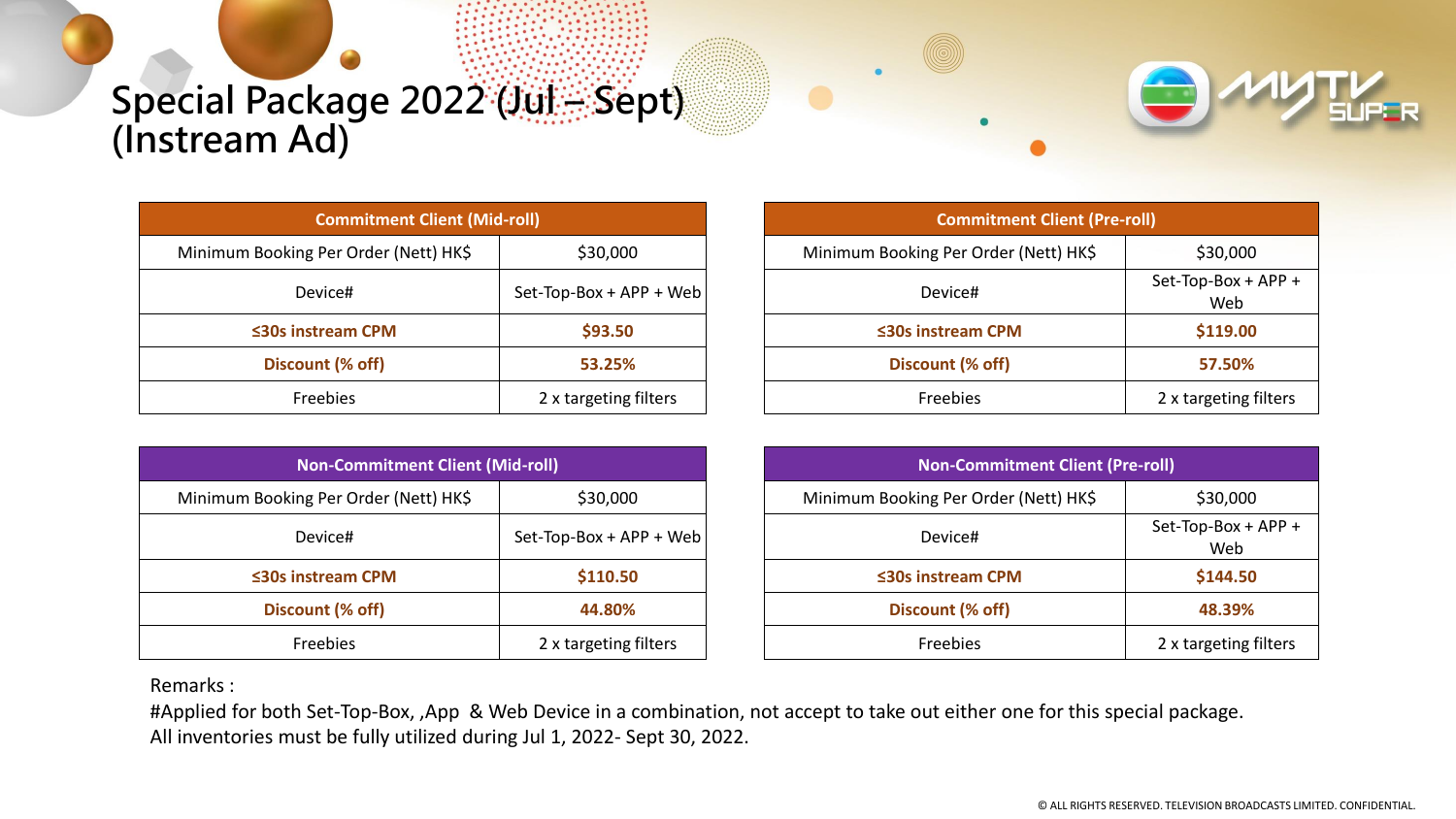

#### **Special Package 2022 (Jul – Sept) (Inverted L-shape Banner/Mobile LREC Banner)**

| <b>Commitment Client (Inverted L-Shape Banner)</b> |                       |  |
|----------------------------------------------------|-----------------------|--|
| Minimum Booking Per Order (Nett) HK\$              | \$30,000              |  |
| Device*                                            | Set-Top-Box + APP     |  |
| <b>CPM</b>                                         | \$17                  |  |
| Discount (% off)                                   | 51.43%                |  |
| Freebies                                           | 2 x targeting filters |  |

| <b>Commitment Client (Mobile LREC Banner)</b> |                       |  |
|-----------------------------------------------|-----------------------|--|
| Minimum Booking Per Order (Nett) HK\$         | \$30,000              |  |
| Device*                                       | <b>APP</b>            |  |
| <b>CPM</b>                                    | \$21.5                |  |
| Discount (% off)                              | 52.22%                |  |
| Freebies                                      | 2 x targeting filters |  |

| Non-Commitment Client (Inverted L-Shape Banner) |                       |  |
|-------------------------------------------------|-----------------------|--|
| Minimum Booking Per Order (Nett) HK\$           | \$30,000              |  |
| Device <sup>*</sup>                             | Set-Top-Box + APP     |  |
| <b>CPM</b>                                      | \$23                  |  |
| Discount (% off)                                | 34.29%                |  |
| <b>Freebies</b>                                 | 2 x targeting filters |  |

| <b>Non-Commitment Client (Mobile LREC Banner)</b> |                       |  |
|---------------------------------------------------|-----------------------|--|
| Minimum Booking Per Order (Nett) HK\$             | \$30,000              |  |
| Device*                                           | <b>APP</b>            |  |
| <b>CPM</b>                                        | \$25.5                |  |
| Discount (% off)                                  | 43.33%                |  |
| <b>Freebies</b>                                   | 2 x targeting filters |  |

Remarks :

- \*applied for both Set-Top-Box & Mobile App Device in a combination, not accept to take out either one for this special package.
- all inventories must be fully utilized during Jul 1, 2022 Sept 30, 2022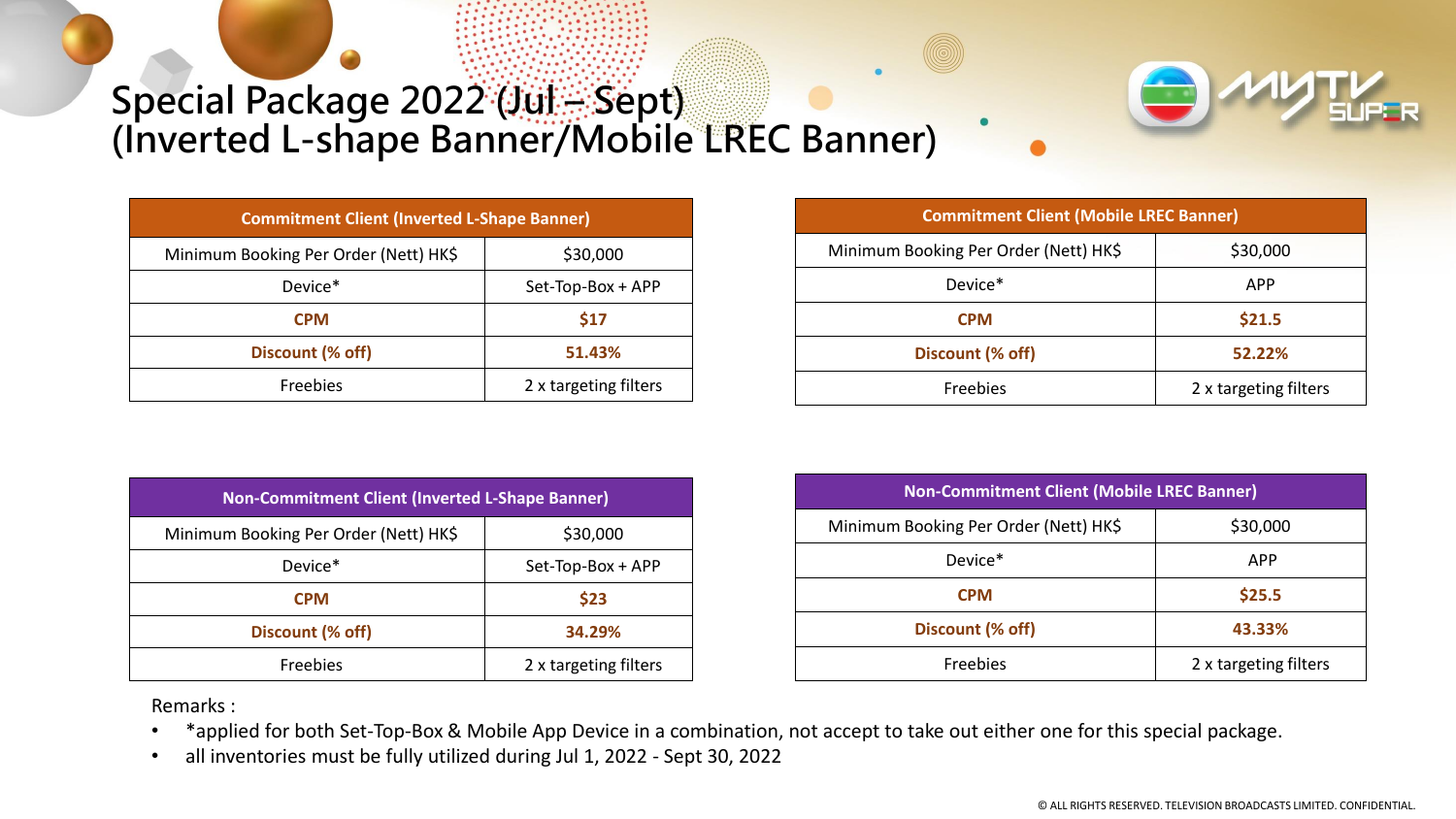

- 1. All bookings are non-cancellable.
- 2. All inventories must be fully utilized during Jul 1, 2022 Sept 30, 2022
- 3. Bookings will be accepted on a first-come-first served basis. Acceptance of bookings shall be at the entire discretion of myTV SUPER.
- 4. Above offers and bookings shall, upon acceptance by myTV SUPER, be subject to the General Terms and Conditions of Rate card : myTV SUPER 2022.
- 5. For Commitment Client can enjoy free 2 x targeting filters only in this package. Other free targeting filters from commitment plan is not applicable in the same time.
- 6. Above offers and bookings shall, upon acceptance by myTV SUPER, be subject to the General Terms and Conditions of Rate card : myTV SUPER 2022. myTV SUPER<https://ad.mytvsuper.com/category/advertise/terms-conditions/>
	- Remarks: \*Applied for both Set-Top-Box & App Device in a combination, not accept to take out either one for this special package #Applied for both Set-Top-Box, ,App & Web Device in a combination, not accept to take out either one for this special package. Ad Specification details : kindly refer to <https://ad.mytvsuper.com/category/ad-specifications/>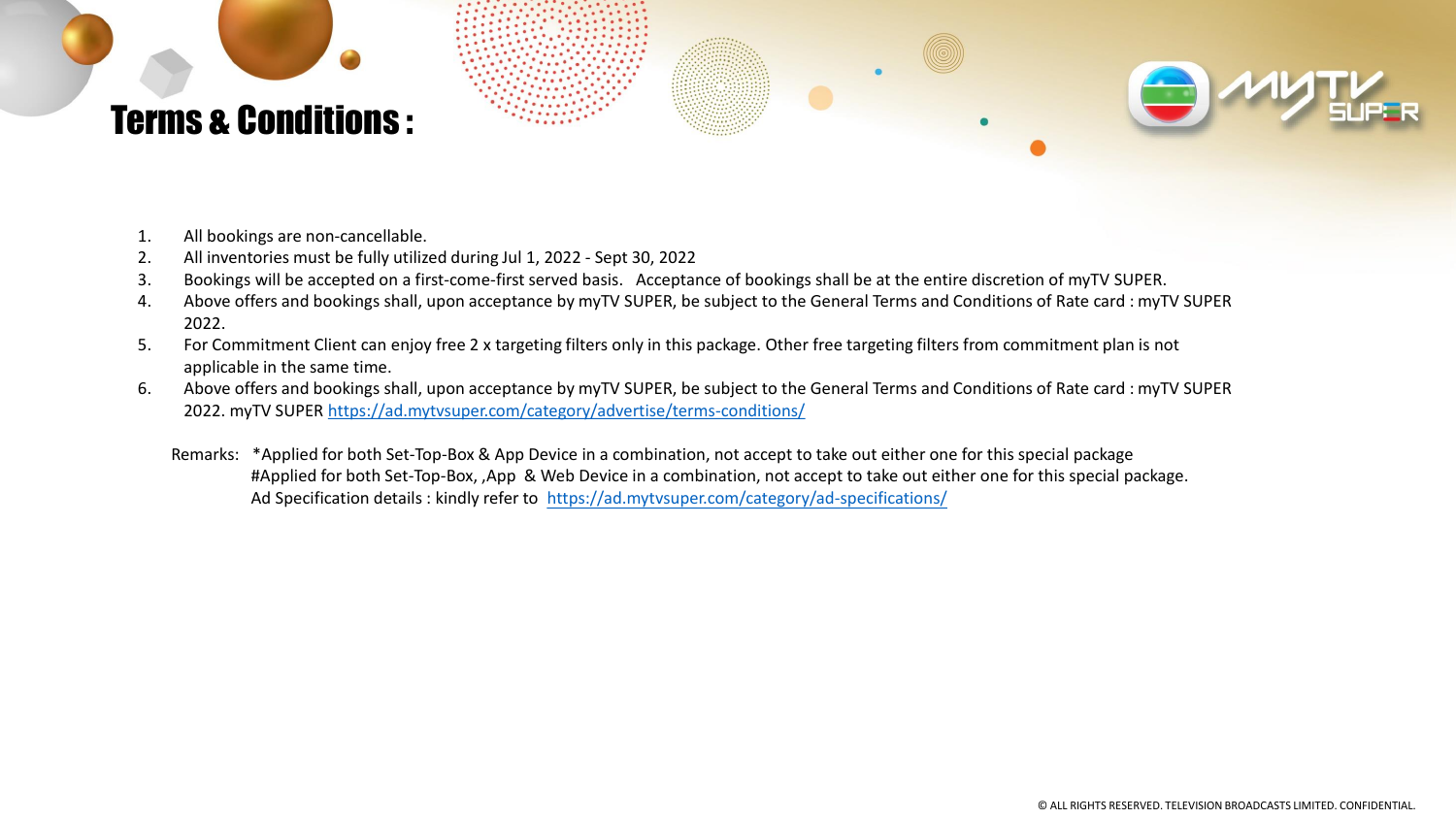**Mass Reach, 24/7 Available, Multiple Touchpoints via Connected TV, Web & Mobile myTV SUPER** 接觸層面最廣泛,任何時間適用,眾多接觸點 (聯網電視、網頁和手機應用程式)



#### **\*2.1<sup>M</sup>** Monthly Active User 每月活躍用戶 **55%** Reach/Wk 每星期觸及率 **3.8Days** Visit/Wk 每星期探訪日數

## **91Mins** Daily Time Spent/User 每日觀看時間/用戶



#### **myTV SUPER #1**香港OTT 串流媒體平台

Source: 2021 Video Consumption Landscape Survey (n=2,556 Aged 15-64 General Video User for HK local population in the past 7 days) \*Adobe Analytics Fieldwork period: Jun 21 – Aug 8, 2021



© ALL RIGHTS RESERVED. TELEVISION BROADCASTS LIMITED. CONFIDENTIAL.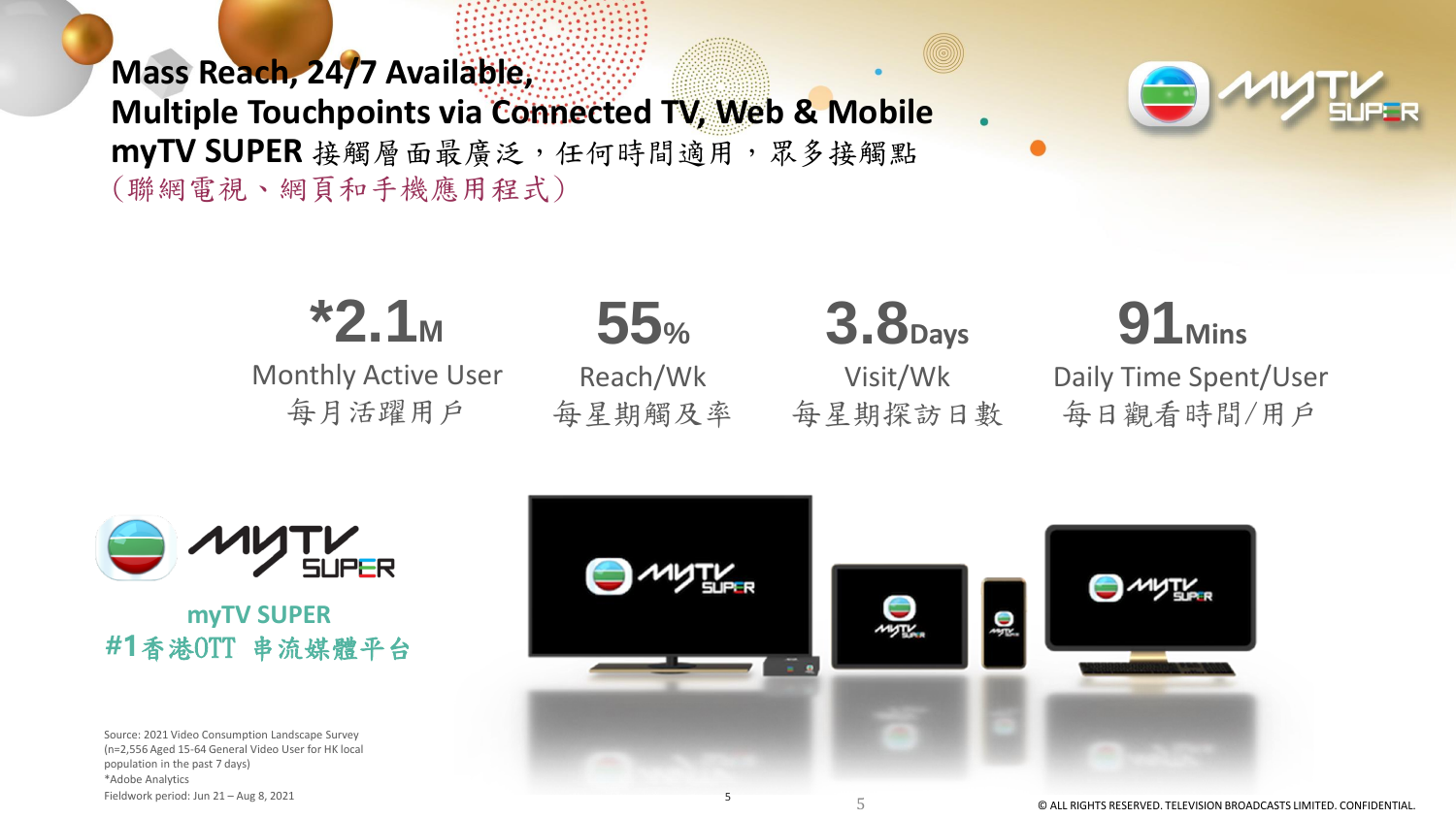

#### 精準投放,配合第一方大數據,更能針對目標客群播放,對品牌曝光,效果更顯著



Clickable Ad for all devices (STB/Web/APP):  $\checkmark$ Click "OK" for STB 可點擊廣告,大電視也可點擊廣告去到廣告詳細頁面

| ___ |  |
|-----|--|

Trackable report for advertising result  $\checkmark$ 詳細播放及投放客群表現報告 (包括大電視播放數據)



 $\checkmark$  myTV SUPER adopted first-party data, able to retarget/target over 30+ different audience segments such as age, gender, location, content viewing interest, shopping behaviors etc.

myTV SUPER 擁有第一方大數據龐大 DMP, 能針對目標客群播放精準投放 廣告,超過30個選項,對品牌曝光,效果更顯著!)如年齡、性別、地 區 、瀏覽節目興趣 、觀眾活躍時段 、網上購物行為等等